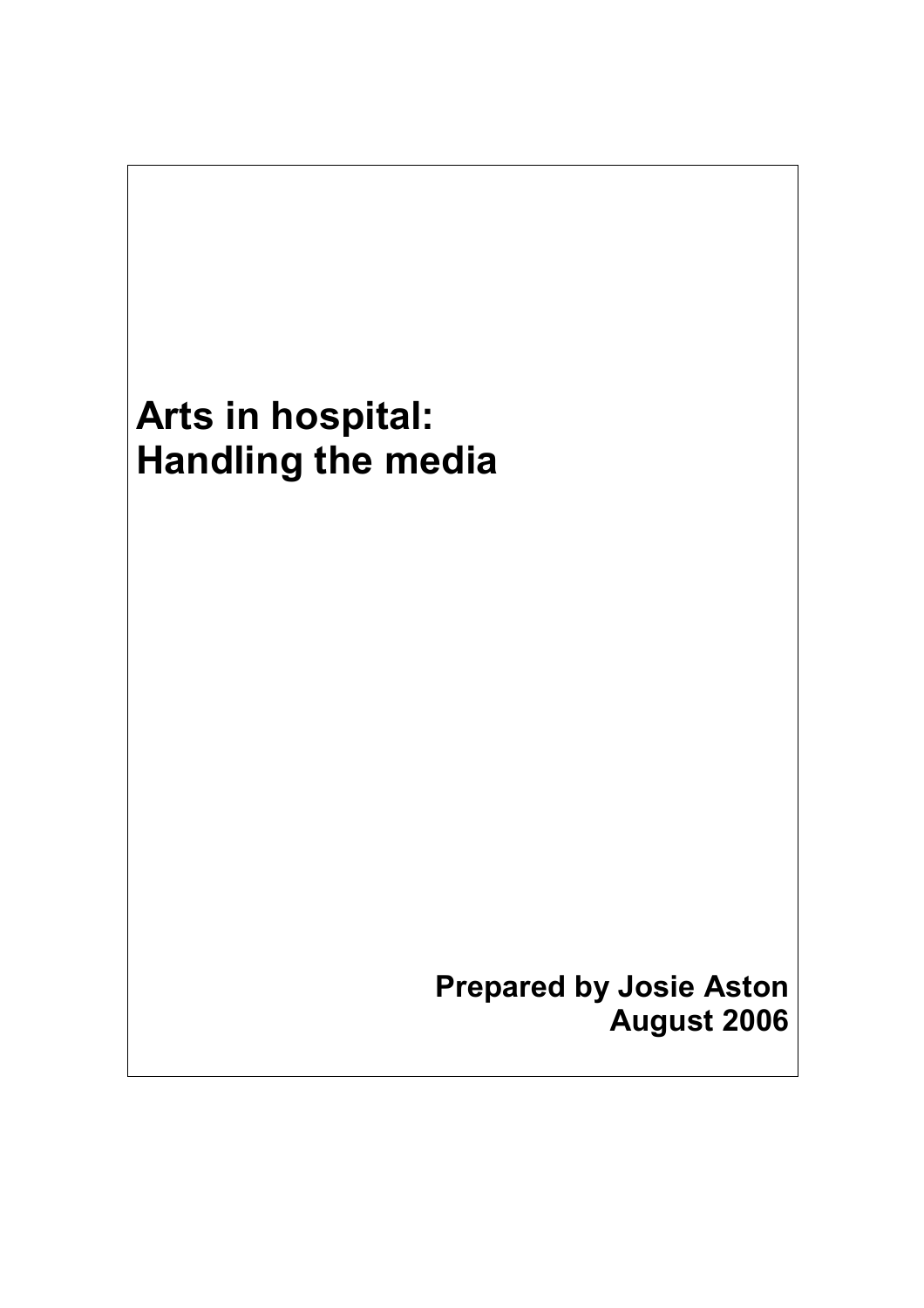## Acknowledgements

Early drafts of this document were prepared by: Meli Hatzihrysidis, Development Officer, Arts Council England and Lara Dose, Director, National Network for the Arts in Health

## About the author:

Josie Aston is the part-time Arts Co-ordinator for Bromley Hospitals NHS Trust in Kent. She also works freelance for clients including South Staffordshire Healthcare NHS Trust, the South Bank Centre, Arts Council England and Public Art South West. She is a member representative and mentor for the Arts Marketing Association. She was introduced to arts and health as a result of working for Tonic, the Arts and Environments programme for Leeds Teaching Hospitals during 1999-2002.

She held the post of Press and Marketing Manager for the Orchestra of the Age of Enlightenment in London, during a two year period when the orchestra featured in national and international media including the BBC, ITV, New York Times and Reuters.

Many thanks to everyone who commented on the first draft of this document. Please send any additional comments to: josie.aston@gmail.com.

The information in this briefing sheet is general and offered without any legal responsibility. Always take professional advice if in doubt.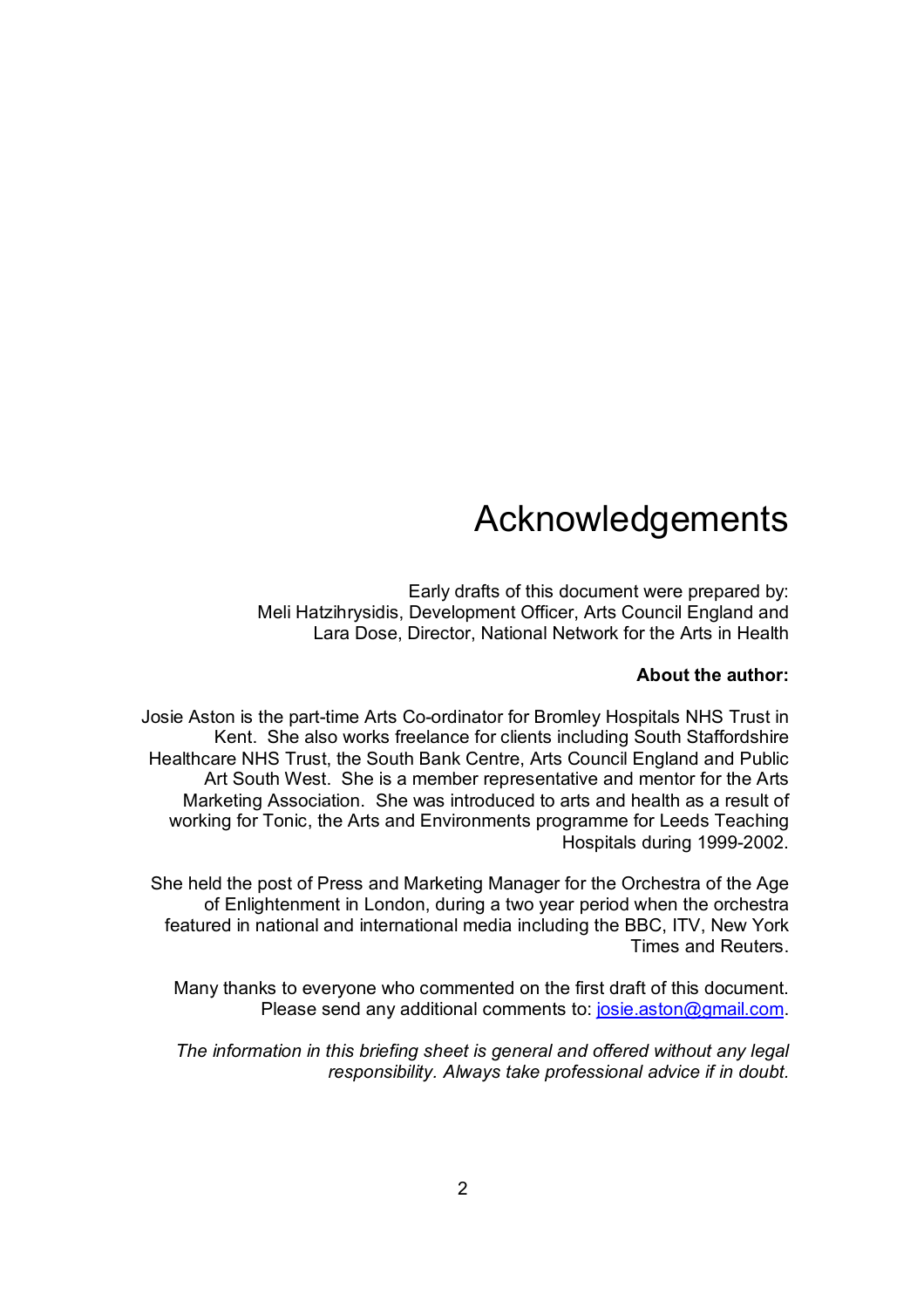## **Contents**

| 1. |                                                                                                  |  |
|----|--------------------------------------------------------------------------------------------------|--|
| 2. |                                                                                                  |  |
| 3. |                                                                                                  |  |
| 4. |                                                                                                  |  |
| 5. |                                                                                                  |  |
|    |                                                                                                  |  |
|    | ii. Couldn't this money be spent on nursing / equipment / drugs instead? 10                      |  |
|    | iii. NHS staff are overworked; don't these arts initiatives just add to their stress levels? 11  |  |
|    | iv. What evidence is there that the arts work in health settings or that they even make a        |  |
|    |                                                                                                  |  |
|    |                                                                                                  |  |
|    | vi. Doesn't art belong in galleries, museums and theatres, not hospitals? 14                     |  |
|    | vii. How can you justify spending anything at all on art in hospital, from whatever source, when |  |
|    |                                                                                                  |  |
|    |                                                                                                  |  |
| 6. |                                                                                                  |  |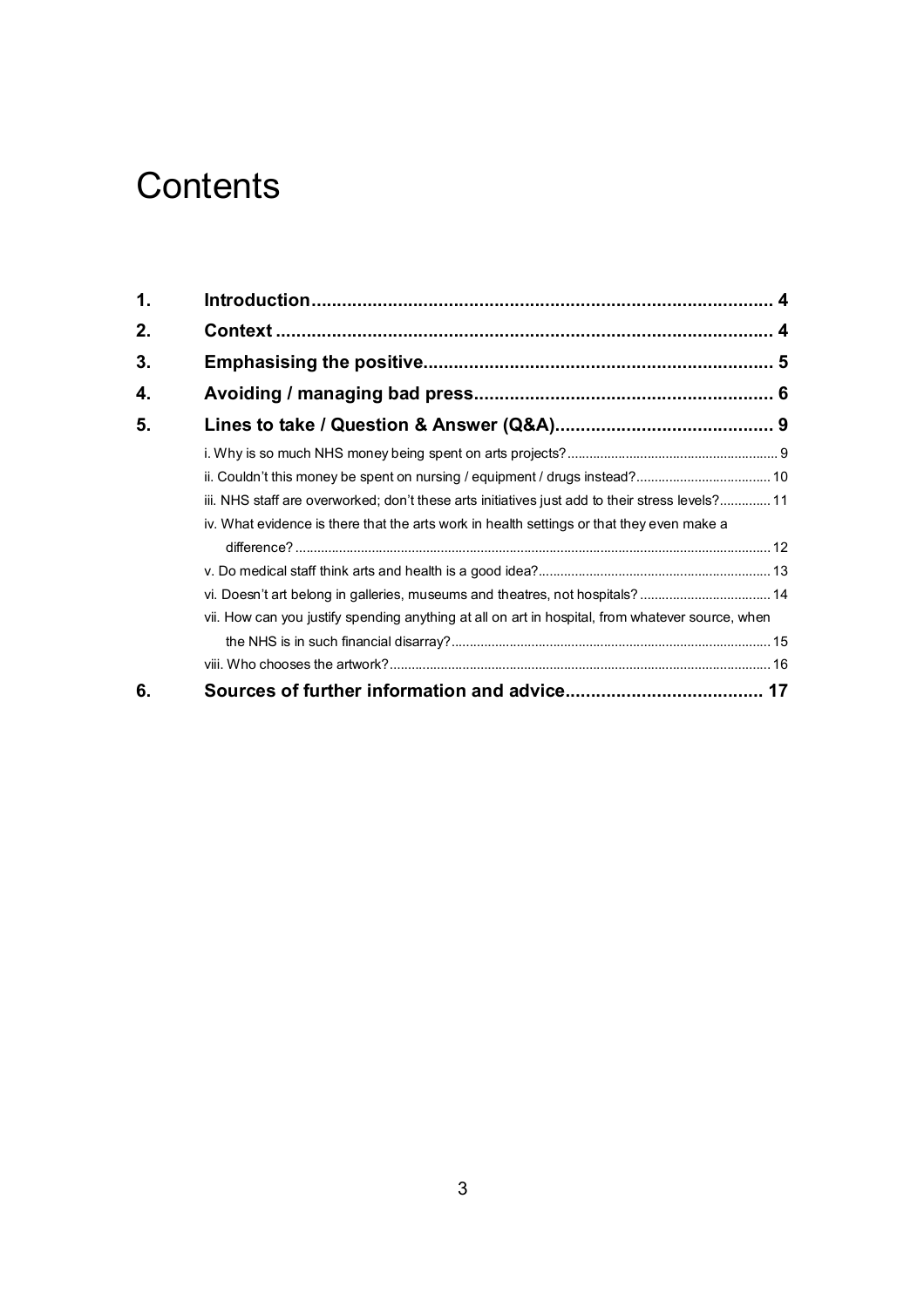## Arts in hospital: Handling the media

This document is a general introduction to handling the media and is aimed particularly at colleagues who may not have had press responsibilities in previous jobs. If you are employed by an NHS Trust, all media contact should go through your Trust's communications department and you should seek their advice and support on all media issues. Below you'll find some suggestions for good practice when working with the media, to inform discussions with communications personnel and also to cover situations where you are working on arts and health projects as a freelance.

## 1. Introduction

Media coverage for your arts programme or project is important and useful. It provides welcome evidence for funders, supporters and directors of your Trust that the arts programme is doing good work. It can be a source of photographs and independent endorsements of your work, which you can use in your own publicity.

However, all media coverage, from the simplest picture story in your local newspaper to an in-depth feature on national radio, comes at a price, which is the work that you will have to put in to make it happen.

This will include: researching and writing press releases; setting up photo opportunities and looking after photographers when they visit your Trust, probably while trying to ensure that the arts activity is not disrupted; getting permission for quotes or photographs to be used; finding out any background information that journalists require; being interviewed yourself; obtaining and circulating cuttings or recordings of the coverage.

It is not compulsory to seek press coverage for every project. You may take a valid decision not to do so, because you have limited time, because it would disrupt the project, or in some situations, because you feel it may result in negative publicity. However, it is important to remember that you will not have a choice about managing your press coverage, should the media decide you are newsworthy for some reason.

## 2. Context

Hospitals are of great interest, not always positive, to the media and journalists are always looking for local illustrations of national issues such as MRSA, the availability or otherwise of new drug treatments, financial questions, and so on. The arts can provide a valuable opportunity to emphasise the positive aspects of patient care, and the human aspects of the health service. Local media often appreciate the ability of arts stories to provide a memorable photograph, particularly of projects which benefit young and elderly patients.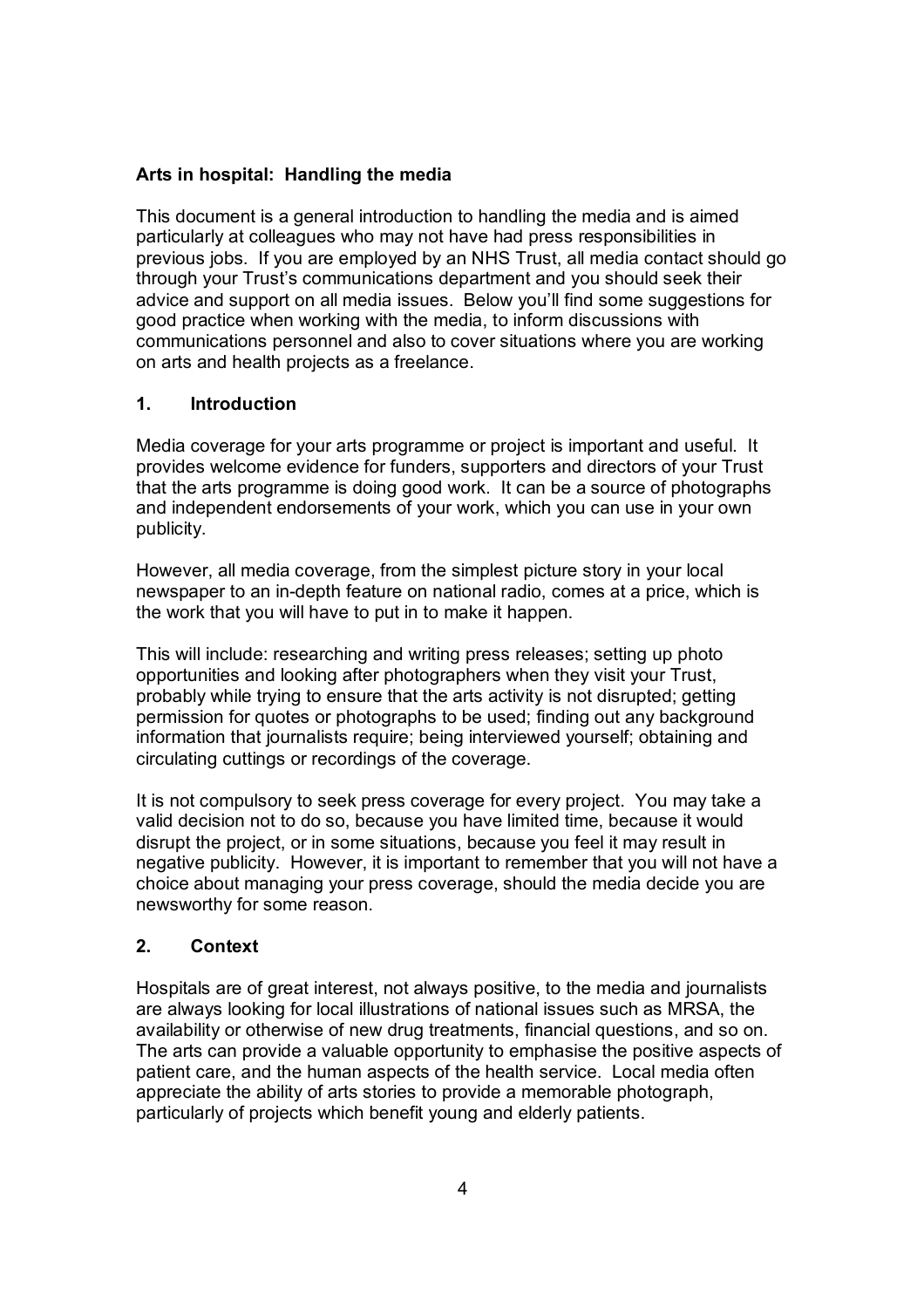The challenge is to ensure that the media focus on the positive elements which the arts can bring into hospital rather than focusing the story on issues of funding – arts projects in the NHS are almost always funded from external sources, but this message has to be vigilantly put across and backed up with facts and information.

The question of NHS funding is highly politicised and the UK press are quick to pick up on any suggestion that NHS funds have been diverted from patient care. This is especially the case when Trusts are known to be in financial or other difficulties.

The national media have recently been taking an interest in arts in the health service; some of the coverage has mentioned the well-documented health benefits to patients and staff of attractive, comfortable hospital environments. However, the tabloid press have focused on value for money questions, particularly on large contemporary artworks commissioned by some central London teaching hospitals.

Therefore, it is important that all communications about the arts programme are very clear about the benefits to patients/service users of the arts projects and that the funding is separate from NHS budgets and generally comes from outside the NHS (with an explanation that NHS charitable funds do not come from government and are not spent on direct patient care, if necessary).

Photo calls should where possible focus on the patients/service users, rather than on the art, and artists' local links, if any, should be emphasised. If these points are dealt with effectively, then coverage will be positive and will focus on the many benefits to patients, staff and visitors which arts projects can bring.

## 3. Emphasising the positive

Firstly, know your place in the pecking order. Most of the national media in the UK is London-based and stories which occur within the M25 tend to take priority. Local press everywhere are often glad to run a story which has local appeal, with information taken directly from your press release.

Both national and local press appreciate a good photograph, and arts and health projects can often generate very striking pictures. Therefore, it's crucial to get good quality high resolution digital photographs of your project, and ideally to make them available online; availability of strong images can make a big difference to whether your project is covered or not, particularly in national media.

Choose a story which has a good picture opportunity, remembering of course to get signed photo permission forms for everyone featured. The normal practice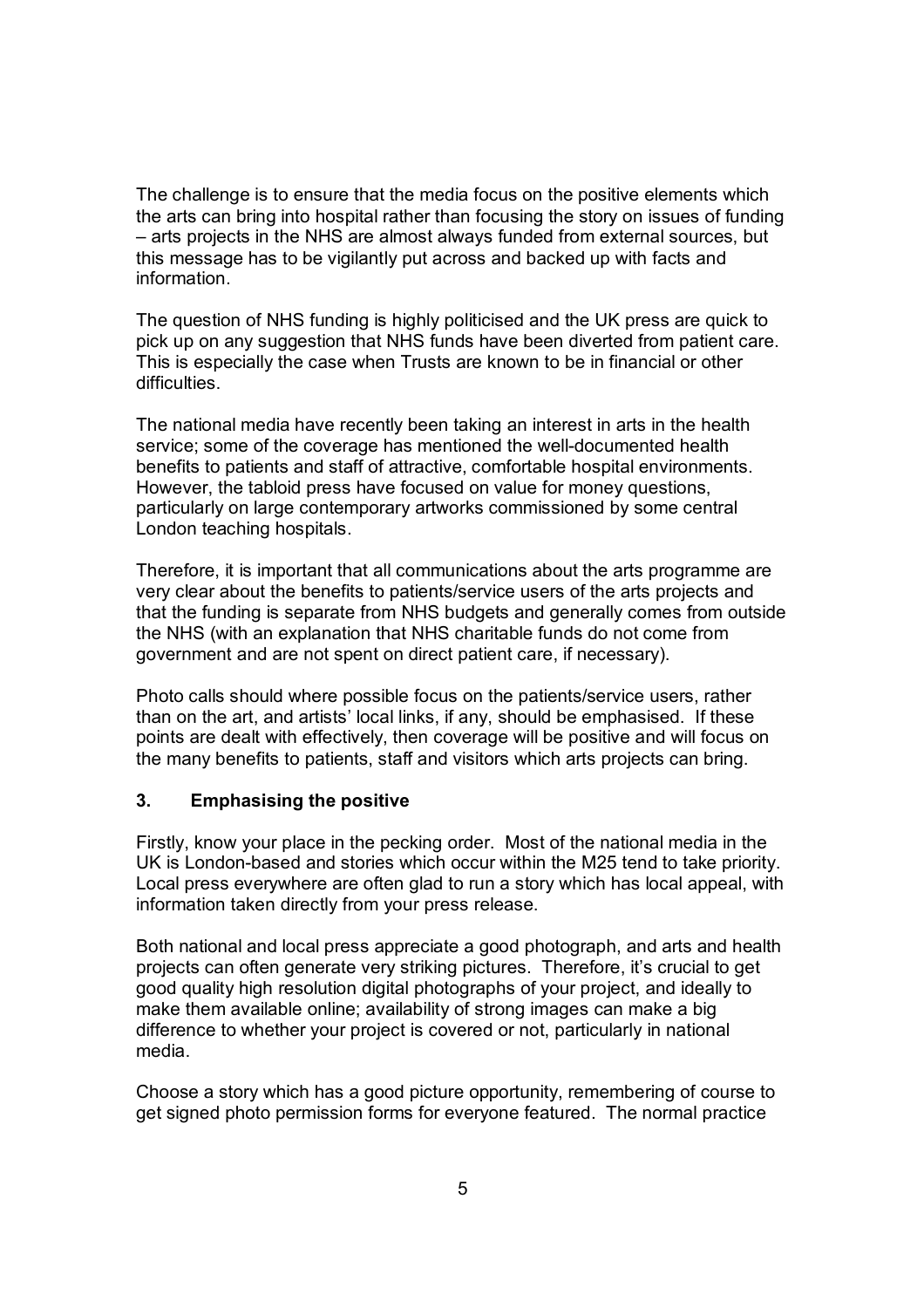used to be that these were required for all patients or the parents / carers or patients aged under 18, but Trusts seem to be increasingly hedging their bets and getting permission forms for staff also. You will probably find photo permission forms on your Trust intranet, although you may wish to customise these so it's clear that the publicity is for the arts programme.

Make sure you include quotes from participants, hospital staff etc in press releases saying how much they appreciate the project. You can always quote yourself if you're stuck, or write something and get a colleague to agree they said it… ("Says Joanna Bloggs, Arts Co-ordinator, "The children really enjoyed the musician's visit and it gave them some positive distraction from their treatment; we're really grateful to Funding Organisation for making it possible.")

Stories involving children frequently receive positive coverage; however, be aware that children's wards tend to get lots of media attention already, and therefore, while staff will probably be used to dealing with the press, if you can get other departments such as elderly medicine covered, they may be much more pleased about it.

Senior staff at NHS Trusts are generally keenly aware of their organisation's image in the local press, and will be pleased to get positive coverage, as most articles tend to focus on the hospital's MRSA record, patients who have been waiting a long time for treatment or who have had a bad treatment outcome, controversial building plans etc. It is a good idea to regularly show copies of your clippings to your arts committee and to senior staff.

## 4. Avoiding / managing bad press

- i) Take an interest in what is going on in your Trust and in the health service generally. Read newsletters, annual reports, press releases and press clippings. Set up a Google alert for your Trust's name. Sign up for the free weekly news bulletin from Health Service Journal. You need to know what your Trust is doing well and less well at; the media may choose to focus on arts spending as general evidence of poor financial management, if the Trust is already in the news for having a deficit or for making staff redundant.
- ii) Get your facts straight now, before you are under any pressure. Make some bullet point lists about recent arts projects. Who set them up? Why? Who benefited? How much did they cost and who paid?
- iii) Talk to your communications department. Make sure they are aware of the benefits of any arts projects you are running and how they are funded, and that there has recently been negative coverage of arts and health.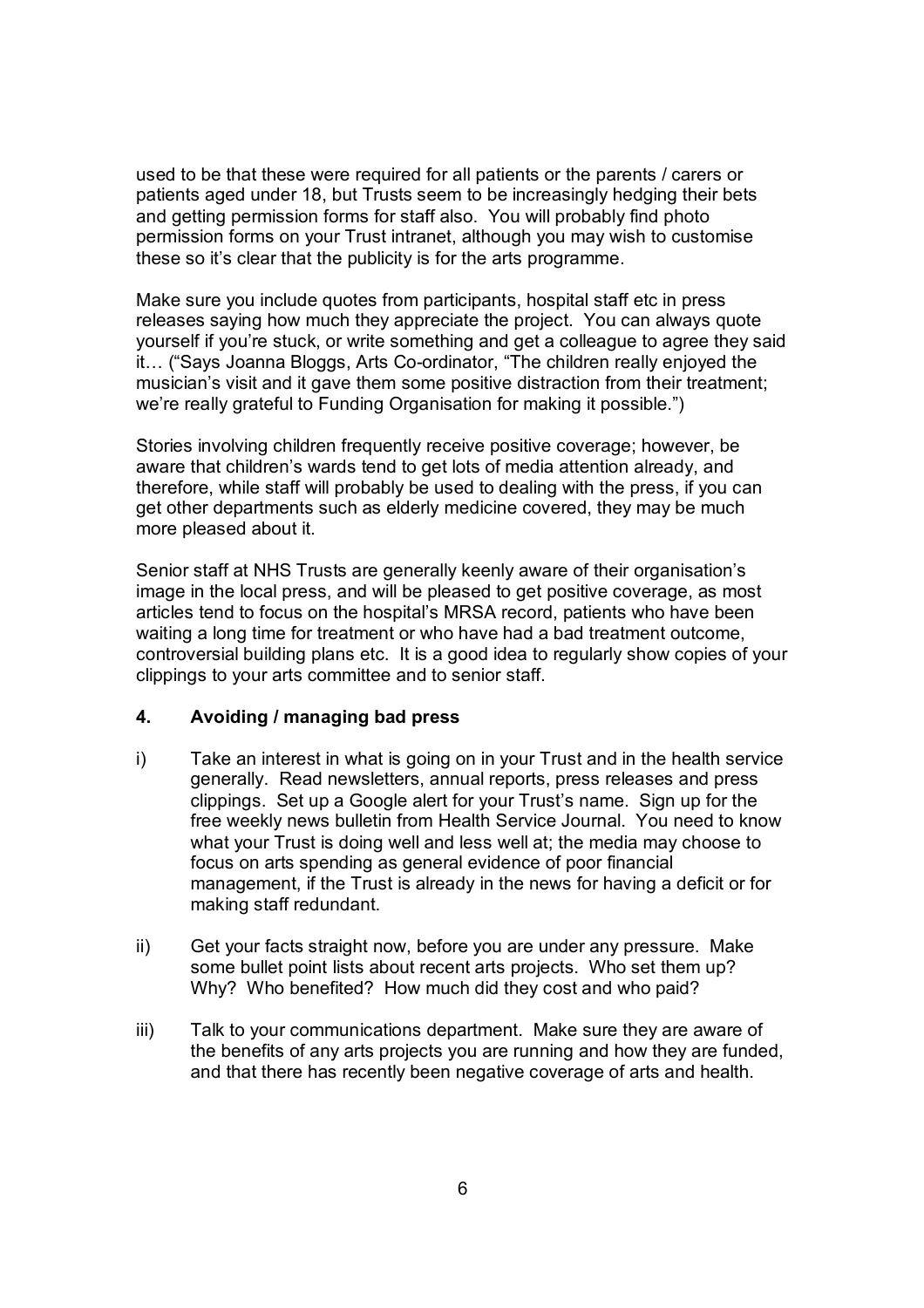- iv) Read your Trust's policy for handling bad news this will probably be found in the Major Incident Briefing pack, or the communications department should have a copy. The same principles will apply to handling any press issue e.g. keep answers short and factual, decide in advance on the key points you're trying to get across, etc.
- v) Be available to talk to the press and if you are unavailable at times because you work part time or during holidays etc, make sure there is someone else the communications department can contact in your place. This could be a member of your steering group or a director or nonexecutive director. Remember press will often need a same-day response.

You should brief anyone who may talk to the press about the arts project with the information you collected in ii) above. You don't want the first time one of your directors hears of your Trust arts project to be when the Daily Mail is on the phone.

vi) Be aware of the provisions of the Freedom of Information Act; your Trust will have a named person responsible for handling enquiries under the Act. However, bear in mind that you do not have to do any more than give the basic information the enquirer is asking for.

For example, the Sunday Telegraph and the Daily Mirror recently asked a number of NHS Trusts how much they have spent on artwork in the last three years and to detail all artwork purchases during the last 12 months. On reading the wording carefully, the enquiries only covered expenditure from NHS budgets, and therefore it was not necessary to list the artwork purchased from charitable donations and grants (the vast majority of the total).

vii) Most of the critical media coverage has focused on the commissioning of contemporary visual art for central London hospitals. There is already some hostility to contemporary visual art among the British public and the central London hospitals are very well known, which makes for a good story. It is hard to demonstrate direct benefits to patients/service users of this type of spending, and the projects tend to be relatively expensive.

Therefore, focus your press releases on projects where it is easier to demonstrate the benefits: participatory music or drama projects, anything with children or the elderly, community projects.

viii) Be aware that when there's a negative arts in health story in the press, the media are likely to call other hospital arts programmes to collect information to support the story. If someone else's project or programme is being criticised, even if yours is uncontroversial, you may be contacted,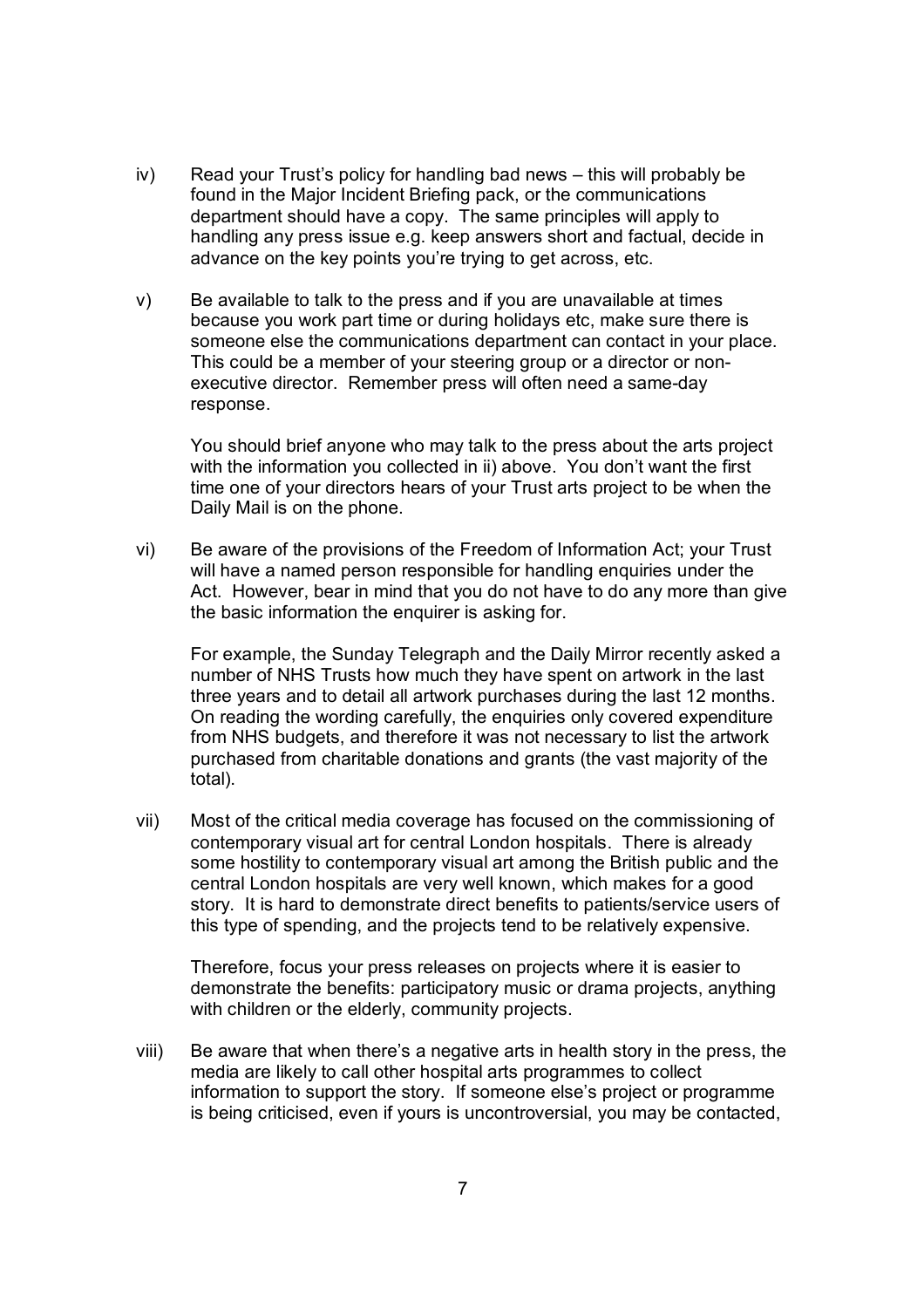which is why it is important to do the groundwork above. Assume all stories have a negative slant until proved otherwise.

ix) Keep statements to the press bland and they will go to seek a more exciting story. Remember to keep the focus on the patients / service users who are benefiting, the funding which comes from outside the NHS and the research which shows that a pleasant environment and positive distraction while in hospital helps patients to get better more quickly.

If you find you are often asked to do radio or telephone interviews, it may increase your confidence to have some media training; your Trust communications department may be able to help with this. There are tried and tested methods of sounding better in interviews, and correct preparation is very important, e.g. what is the main point you are trying to communicate? What is the interviewer likely to ask you? Who is the audience?

Finally, don't panic! Journalists are just trying to do their jobs and generally don't want to print material which may need to be retracted later for factual inaccuracies. Your communications department is there to help you, and even at times when much coverage of the health service is negative, if you do the groundwork, it is possible to obtain positive coverage for arts projects.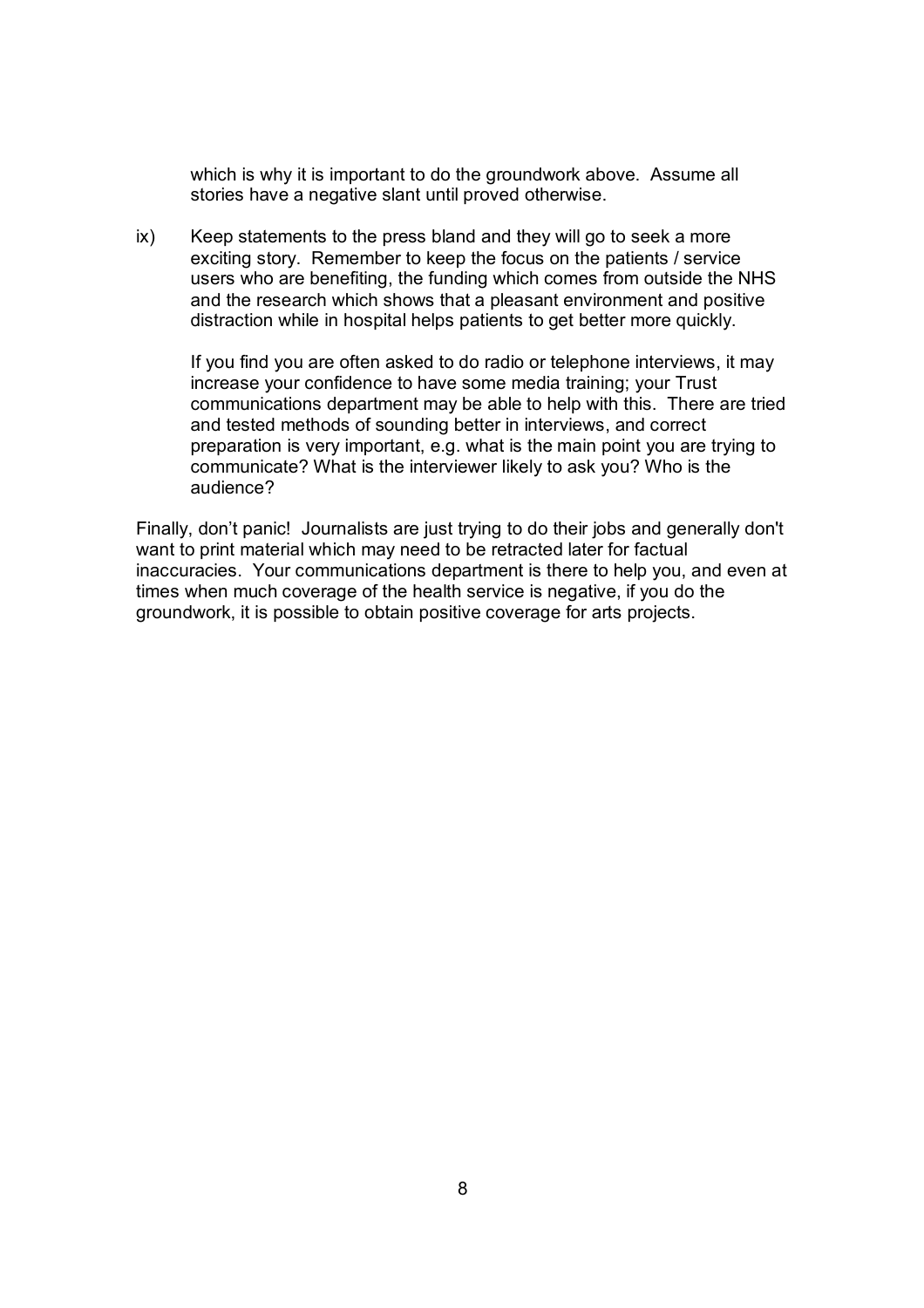## 5. Lines to take / Question & Answer (Q&A)

These questions and answers are a starting point for further discussion, to encourage debate about some of the issues relating to arts in hospitals. The questions are deliberately somewhat negative; as arts and health are both politicised topics, it's not unusual to find discussions taking a negative slant and it can be useful to consider how to combat this in advance. The answers are not intended to be used verbatim and any material should be customised to the specific situation.

Research findings, surveys, statistics and comments relating to particular arts projects and initiatives can be used to back up the arguments. Unfortunately, there isn't a great deal of generic campaigning and advocacy information available to arts and health at the moment, however, hopefully these resources will develop further in the future.

## i. Why is so much NHS money being spent on arts projects?

#### Short answer:

Very little NHS money is spent on arts projects. Instead, the money is raised from grants and donations from business, charities and the public. Even if this were not the case, the figure of £9 million spent on the arts in the NHS recently quoted in the media is a tiny amount compared with the overall NHS budget, which is projected to reach £90 billion by 2008; in fact it's less than a 1/10,000 of one percent.

#### Longer answer:

Very little NHS money is spent on arts projects and the figure of £9 million recently quoted in the media is less than 1/10,000 of one percent of the overall NHS budget, which is projected to reach £90 billion by 2008.

Money for arts projects in hospitals comes from a variety of non-NHS sources, including local and national charities, the Arts Council and donations from businesses and individuals. There are also some specific charitable schemes for supporting arts in hospital such as the King's Fund Programme 'Enhancing the Healing Environment'.

In any case, where money has come from NHS sources (a very small percentage of the total); it has been tied to the delivery of healthcare targets. For example, a research project funded by NHS Estates at the Leeds General Infirmary showed that patients recovered more quickly and needed less drugs in enhanced hospital environments which included artwork; the study therefore proved that enhanced hospital environments had the potential to save the NHS money overall.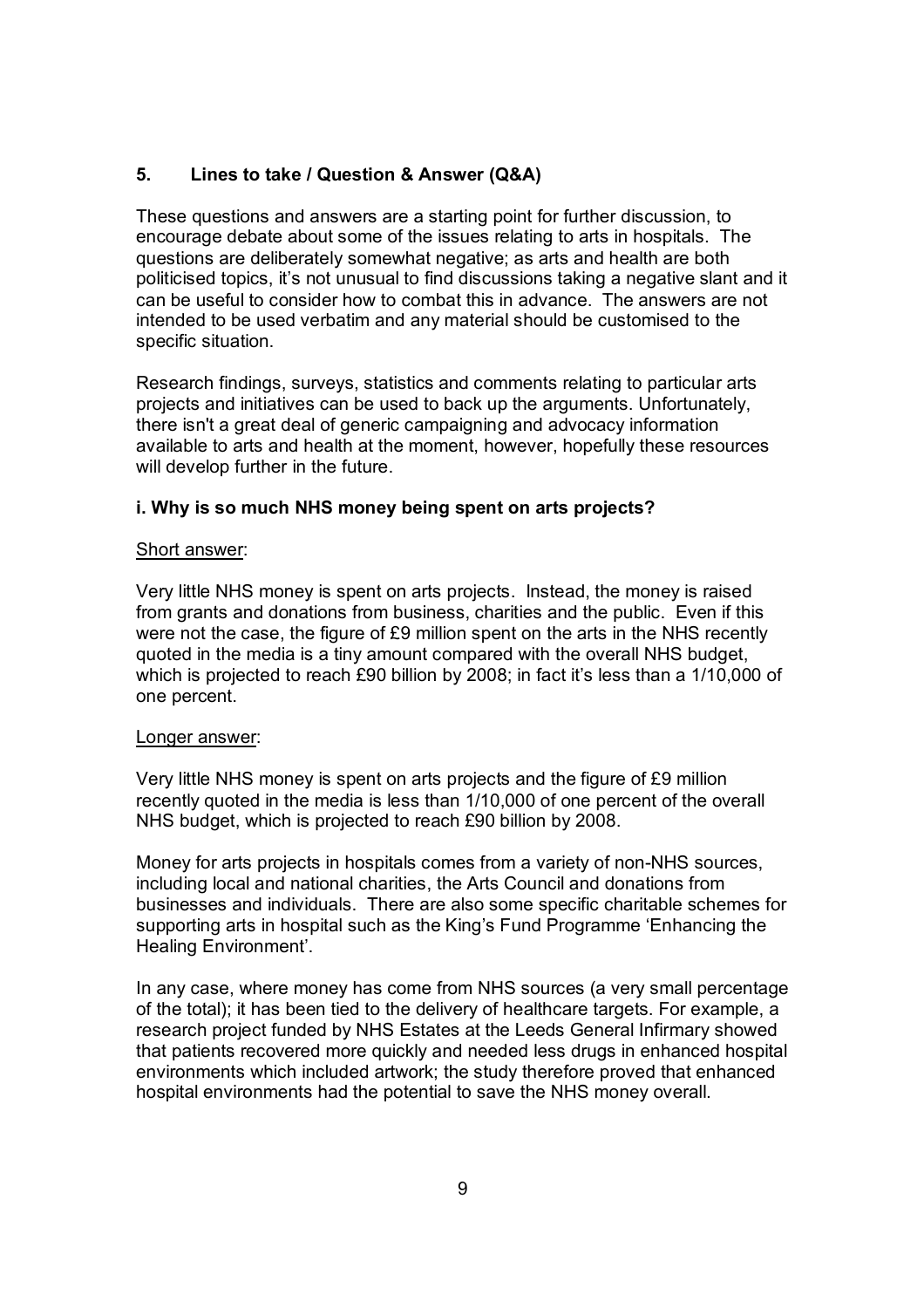## ii. Couldn't this money be spent on nursing / equipment / drugs instead?

#### Short answer:

No, it couldn't, because it comes from different sources. Nursing, equipment and drugs are funded by central government through taxpayers' money. Grants made to arts in hospital projects are given by charitable donors who want to support initiatives which improve the experience of being in hospital for patients, staff and visitors. Using external charitable funds, such as Arts Council grants for arts projects in hospitals is a way of drawing extra money into the NHS for the benefit of everyone who uses them.

The benefit to the funder is that they can reach a much broader cross-section of the population than visits galleries and concert halls, therefore more people can experience the artwork or project they have funded.

#### Longer answer:

No, it couldn't, because it comes from different sources. NHS staff, equipment and drugs are mostly funded by budgets from central government e.g. taxpayers' money. However, these budgets are always overstretched and demand for NHS services is growing strongly as new treatments are discovered and the average age of the population increases.

Some NHS posts such as specialist nurses for cancer are funded by independent charities like Macmillan and expensive items of equipment are often purchased through charitable appeals. Arts in hospital projects are just some of many charitably-funded activities which help make NHS facilities a more pleasant place to be and which humanise hospital treatment.

The NHS has significant charitable funds, donated by the public, often through legacies, which are separate from government budgets. These are used to pay for general enhancements to the hospital, or may be dedicated to a specific purpose or group of patients e.g. the children's ward, cancer services. Many hospitals have Leagues of Friends, who raise money to provide equipment and services at hospitals which the NHS cannot afford – everything from tea bars to hydrotherapy pools.

In addition, the NHS benefits from many thousands of volunteers who give their time freely every week to help patients and staff. The majority of NHS arts programmes started as voluntary initiatives which in some cases have grown to the extent that a paid worker is required to run the programme, due to the level of demand for its services.

There are many charitable funders and business and private donors who are interested in supporting arts initiatives within the NHS, because of the benefit to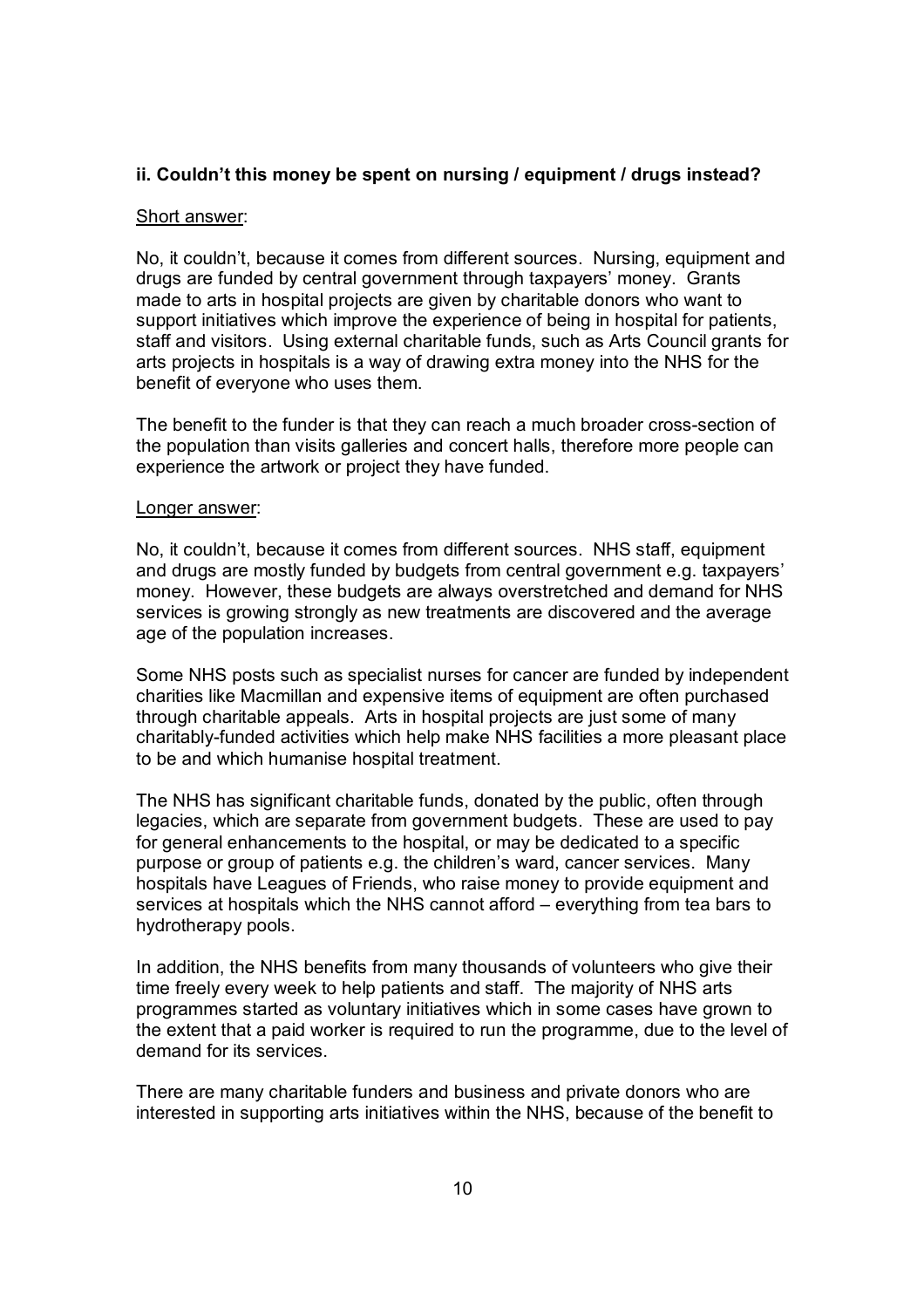patients and also because they can reach a much broader cross-section of the population by this means than visits galleries and concert halls. Therefore, more people can experience the artwork or project they have funded.

## iii. NHS staff are overworked; don't these arts initiatives just add to their stress levels?

## Short answer:

Arts in hospital projects are valued by NHS staff as a way of bringing an extra dimension to patient care. They are particularly appreciated by staff such as those who work with children, occupational therapists caring for the elderly and cancer nurses, because the arts projects can help support patients' mood and provide a positive distraction from painful and unpleasant hospital treatment.

## Longer answer:

Anyone who has received hospital treatment knows that hospitals can be stressful, boring, busy, anxiety-provoking and even frightening places to be. Feelings of being anxious and stressed delay recovery and can even impede treatment, especially for vulnerable groups such as children and elderly people. Siblings of children being treated in hospital often become anxious themselves and their parents have less time for them because of the understandable focus on the sick child.

NHS staff support arts initiatives which help them to deliver a better service to patients. These include everything from providing concerts for child or adult patients who have a long stay in hospital, to purchasing artwork to make waiting and treatment areas more pleasant, to volunteers maintaining a garden so that visitors to hospital have an outside area where they can sit with patients. All these initiatives require time, money and skills to make them happen and keep them running, and this is where arts in hospital programmes can really assist busy NHS staff.

The other benefit to NHS staff of arts in hospital programmes is that the arts project will raise its own funding for activities from sources external to the NHS and will have contacts with outside organisations and individuals such as museums, theatres, galleries and musicians. Staff and their patients can therefore reap the benefits of the provision of visual art and participatory activities without having to invest scarce time in raising money and organizing projects.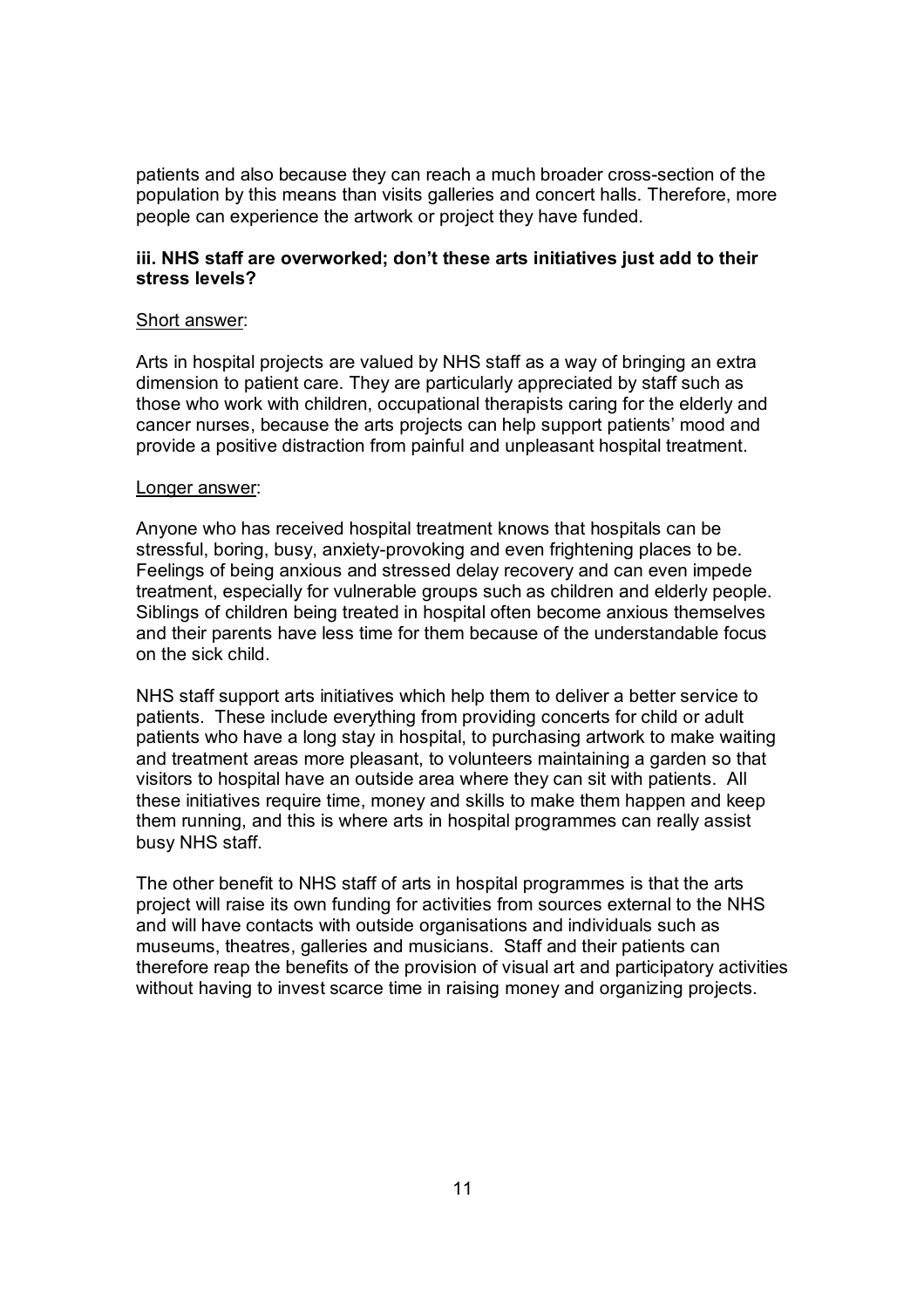## iv. What evidence is there that the arts work in health settings or that they even make a difference?

#### Short answer:

There is a large and increasing amount of evidence that the arts can have a measurable effect on health. The Arts Council recently commissioned a review of the medical literature relating to the influence and effects of the arts on health. The report studied 385 papers published from 1990 to 2004, finding examples of positive effects of the arts on clinical outcomes, mental healthcare, health practitioners, staff morale and job satisfaction. The study, 'Arts in health: a review of the medical literature' is available on the Arts Council's website www.artscouncil.org.uk.

#### Longer answer:

There is a large and increasing amount of evidence that the arts can have a measurable, positive effect on health. The Arts Council recently commissioned a review of the medical literature relating to the influence and effects of the arts on health. The report studied 385 papers published from 1990 to 2004, finding examples of positive effects of the arts on clinical outcomes, mental healthcare, health practitioners, staff morale and job satisfaction. The study, 'Arts in health: a review of the medical literature' is available on the Arts Council's website www.artscouncil.org.uk.

Research shows that, in clinical settings, encouraging patients to engage with the arts can help them to manage pain and the side effects of some treatments, to alleviate stress, anxiety and boredom and to come to terms with what can be major episodes in their lives.

Incorporating the arts into the design of health care facilities has positive benefits for staff, for patients and for their carers. The arts are a part of normal life which should be maintained in hospital just as religious practice and the company of family and friends are customary and can be therapeutic when provided at the right time during a hospital stay. Participatory arts such as live music have a valuable role in providing social interaction between patients and staff, in an environment which can be isolating.

A recent controlled study of the arts programme at Chelsea and Westminster NHS Trust, which reported, among other findings:

• Patients exposed to live music in the waiting room and visual art in the cubicle and anaesthetic room during their preparation for surgery had psychological, physiological and biological changes which were of high clinical significance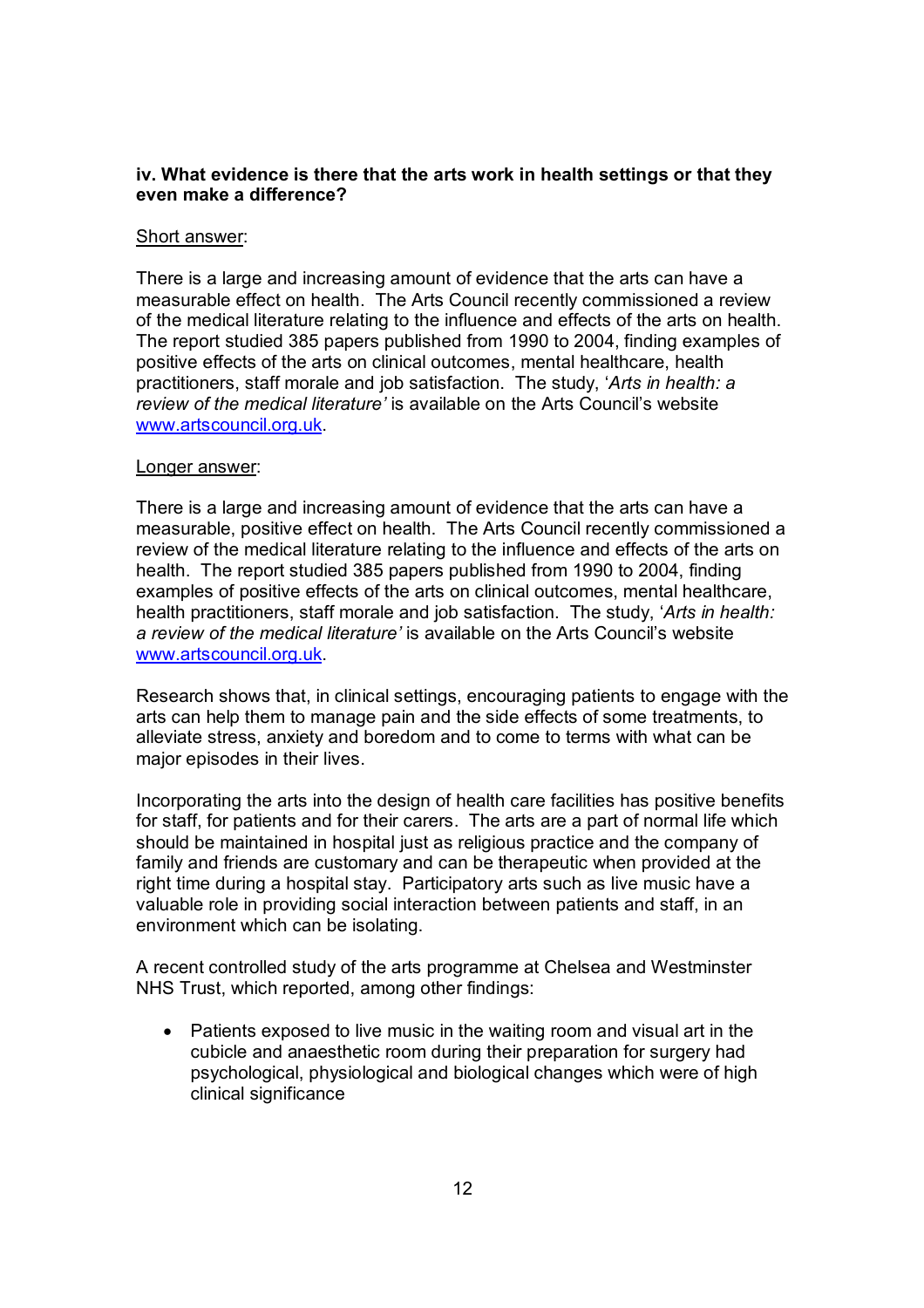- The levels of stress and anxiety were significantly reduced; patients' vital signs were normalised and they required less drugs during the preoperative stage
- The patients who were exposed to visual art in the anaesthetic room and afterwards recovered during their post-operative period in a ward with visual arts and twice weekly live music, consumed less analgesics and were discharged one day earlier than those patients who were not exposed to the arts
- A programme of live music in the post-natal ward significantly reduced the levels of anxiety and depression of women after giving birth, enhanced patient satisfaction and the quality of service

## v. Do medical staff think arts and health is a good idea?

#### Short answer:

Yes, because arts and health projects are focused on the well-being of patients while they are in hospital and so they add an extra dimension to patient care. Many NHS staff have chosen their career with the aim of helping people and making a difference; it's easy to lose sight of this in a targets culture, but it remains an important motivation for staff working in healthcare. Incorporating the arts improves patient care, not least because members of staff are more imaginative and compassionate when they use their emotional intelligence in addition to their medical and scientific skills.

## Longer answer:

Yes, because arts and health projects are focused on the well-being of patients while they are in hospital and so they add an extra dimension to patient care. Many NHS staff have chosen their career because they genuinely wish to help people and make a difference; it's easy to lose sight of this in a targets culture, but it remains an important motivation for staff working in healthcare.

Medical education is increasingly making use the arts through 'Medical Humanities' course offered to doctors and nurses while they are being trained. Incorporating the arts improves patient care, not least because members of staff are more imaginative and compassionate when they use their emotional intelligence in addition to their medical and scientific skills

Medical educators have recognised that in an age where doctors' status is frequently being questioned, patients are doing their own research on the internet and sufferers from chronic illnesses are being expected to be pro-active manage their conditions themselves, good communication is key.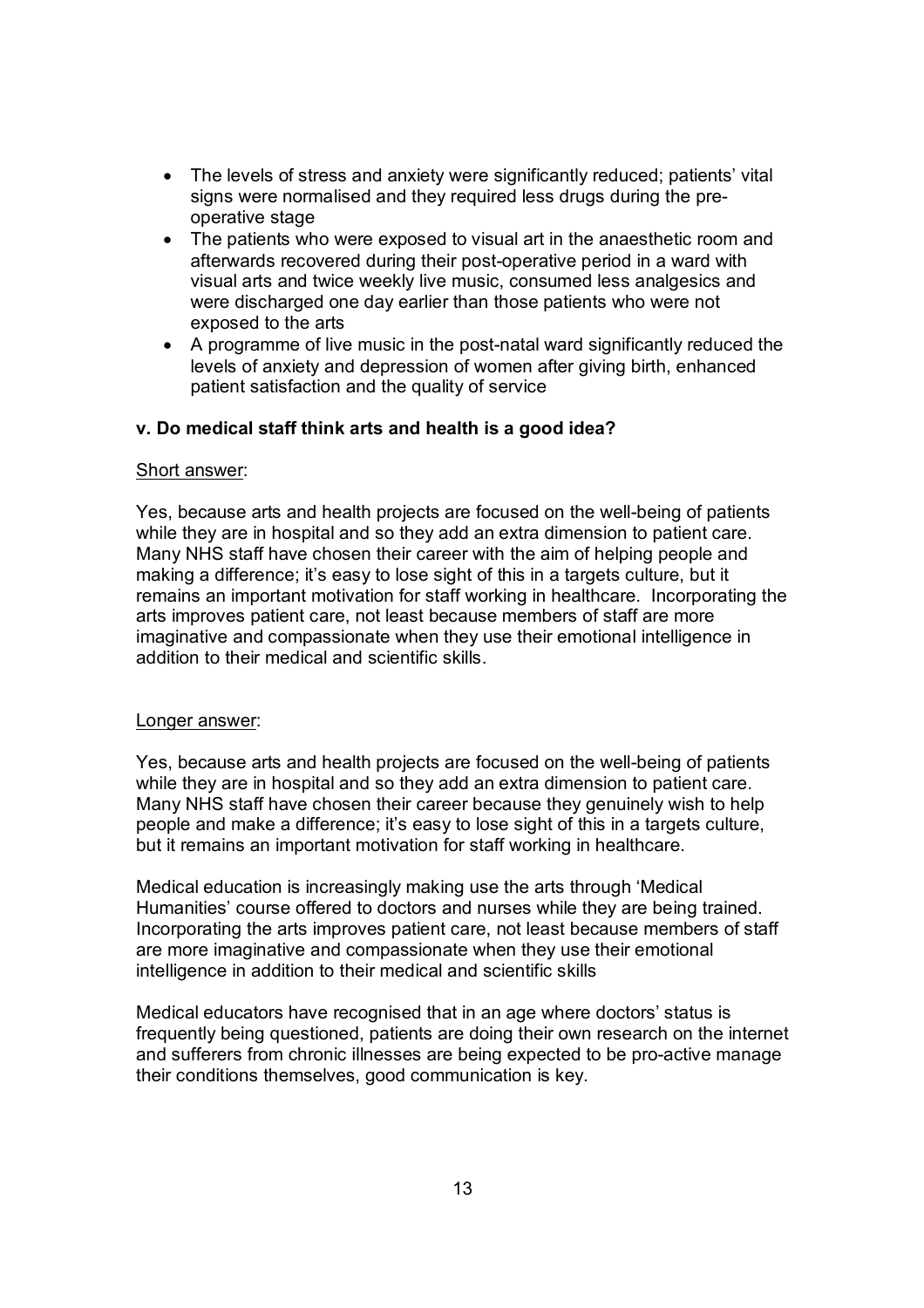Creative writing has been introduced to improve doctors' communication skills and forum based theatre has been used to help nurses understand patients' point of view, for more effective therapy. Training using the arts has also been found to be effective in teaching medical staff how to deal sensitively with issues surrounding palliative care and terminal illness.

Medicine is an art as well as a science and there are a number of examples of projects where doctors have worked alongside artists to research issues of mutual interest, to the benefit of both types of professional.

## vi. Doesn't art belong in galleries, museums and theatres, not hospitals?

## Short answer:

Art belongs anywhere it is useful and appreciated. What could be more useful and appreciated than making someone's experience of hospital more pleasant than it would otherwise have been? Hospitals are major public buildings, open to the local community 24 hours a day, seven days a week. The NHS is the largest employer in Britain and NHS Trusts are frequently the major employer in their local area. It makes sense, therefore, that a building which is used by the majority of the local population should be an attractive one. Hospitals have historically always had artwork and amenities such as gardens; it is only in postwar times that this has not been the case.

## Longer answer:

Art belongs anywhere it is useful and appreciated. What could be more useful and appreciated than making someone's experience of hospital more pleasant than it would otherwise have been? Hospitals are major public buildings, open to the local community 24 hours a day, seven days a week. It makes sense, therefore, that a building which is used by the majority of the local population should be an attractive one.

Taking the arts to hospital is a way to open them up to much wider and more socially diverse audiences than visit galleries and theatres. In addition, arts projects are a good way for hospitals to make links with local organisations such as schools and colleges. The NHS is the largest employer in Britain and NHS Trusts are frequently the major employer in their local area. Bringing schoolchildren and students into hospital for a positive reason helps allay fears of hospital treatment and also gives them an insight into the NHS as a possible future employer.

Using the arts to enhance healthcare buildings is not a new or even a modern idea. It has been observed since ancient times that attractive surroundings create positive feelings of relaxation and engage healthy interest.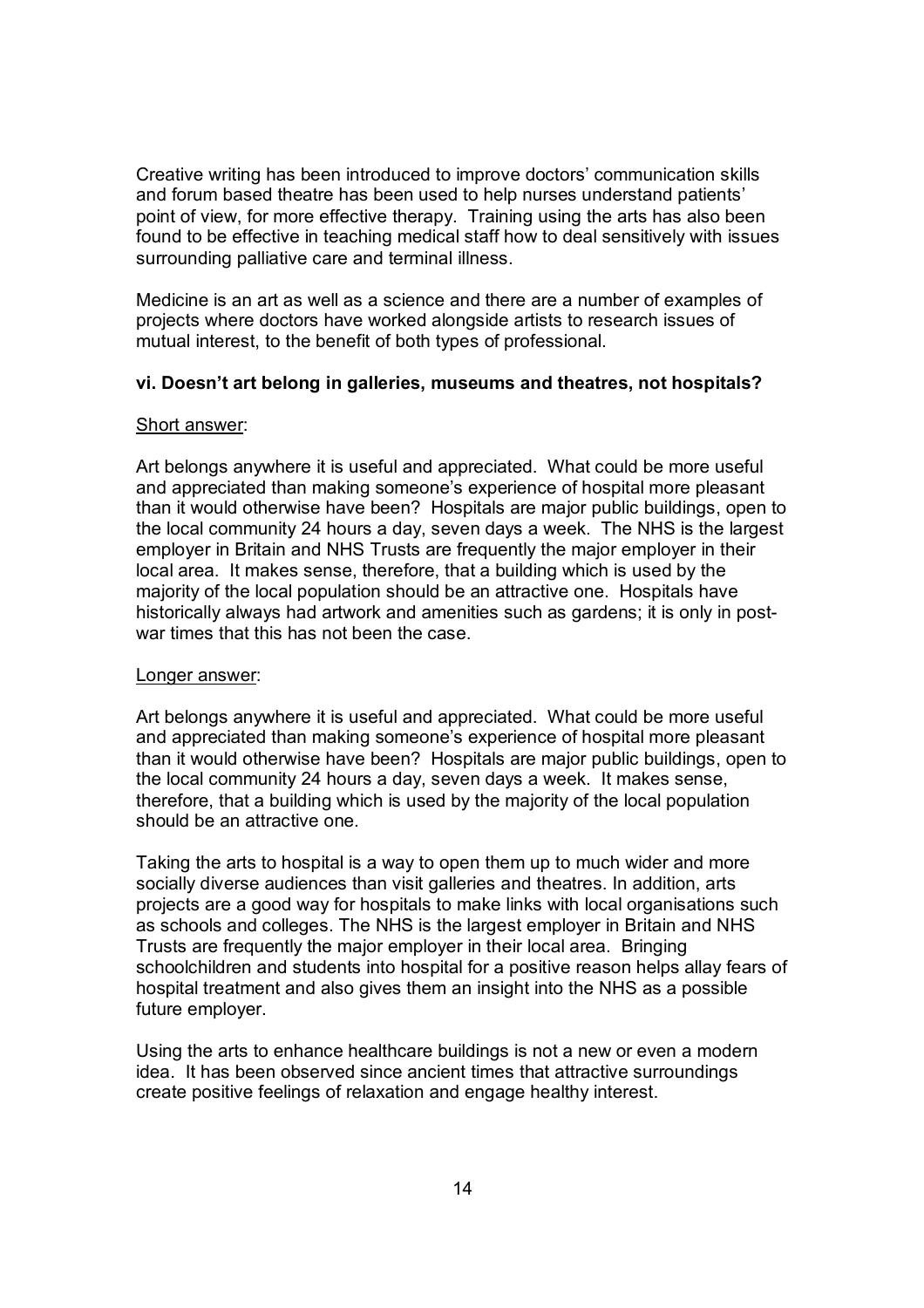Victorian public buildings, including the hospitals built in that era, demonstrate this, with their attention to details such as decorative stonework and wall finishes, mosaic flooring, paintings, sculptures, gardens and courtyards. To fund the arts in these buildings was a mark of prestige.

If the Victorians could afford to make their buildings beautiful as well as useful, in their much less affluent age, then why can't we, especially now we have so much scientific evidence showing how crucial a well-designed environment is for successful treatment and recovery?

### vii. How can you justify spending anything at all on art in hospital, from whatever source, when the NHS is in such financial disarray?

#### Short answer:

There is no connection between the non-NHS money spent on arts in hospitals and the NHS's financial problems. On the contrary, arts programmes bring in money and resources from outside the NHS to improve buildings, services and morale. Reasons for problems in the health service are complex and we might note that spending in the NHS is currently at record levels, and the increases in funding in the last few years have been many thousands of times larger than any spending on art.

#### Longer answer:

There is no connection between the non-NHS money spent on arts in hospitals and the NHS's financial problems. On the contrary, arts programmes bring in money and resources from outside the NHS to improve buildings and services. Reasons for problems in the health service are complex and we might note that spending in the NHS is currently at record levels, and the increases in funding in the last few years have been many thousands of times larger than any spending on art.

Shutting down the 100 or so UK arts in hospital programmes would have no discernable effect on cost pressures. The sums involved are small in the context of the NHS and largely funded by external charities and other contributors. Nonetheless these programmes do an enormous amount to improve morale in the NHS trusts in which they are based.

Good health is affected strongly by the mind as well as by the body; people do not recover purely because of the drugs and medical treatment they receive. The condition of the environment patients are treated in is crucial, and this is where the arts contribute.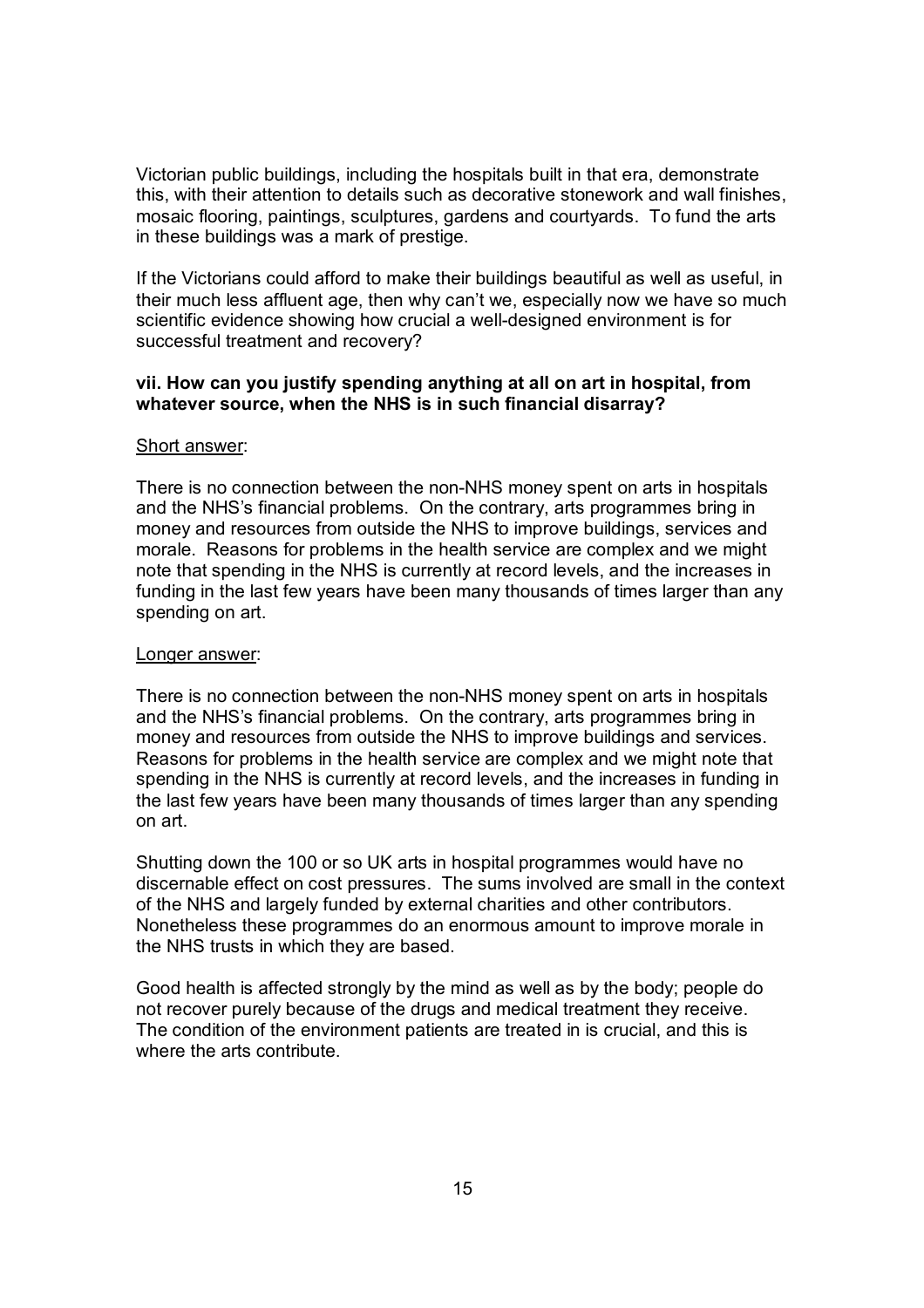#### viii. Who chooses the artwork?

#### Short answer:

Artwork for NHS buildings is chosen after discussions with the patients and staff that use the particular location where it is to be sited. The donor or charity that paid for the artwork may also have specific requirements. There are also a range of other factors to be considered including practical questions such as infection control, fire retardancy and cleaning requirements, robustness and suitability for a public building used by a wide range of people.

#### Longer answer:

Artwork for NHS buildings is chosen after discussions with the patients and staff that use the particular location where it is to be sited. For example, it is usual for an artist who has been commissioned to make artwork for a particular area such as a children's ward, outpatients or a cancer treatment area to consult with patients, their families and staff in order to decide on themes, content and location for the proposed artwork. Where practical, an artist may hold workshops to introduce patients and staff to the techniques being used to make the work.

Artwork for NHS buildings is often made by local artists and incorporates themes and materials which are specific to the local area. This is an effective way to make buildings welcoming for the people who use them and to involve local community groups.

There are many constraints on installing artwork into healthcare buildings, including complying with fire and infection control legislation, ensuring that artwork contains no content that could be upsetting for people viewing it and respecting the diversity of backgrounds of people who use the building. Artwork has to be robust enough to remain in good condition over a number of years in a building which is heavily used by many people, easy to clean and possible to resite if building use changes in the future.

The donors and charities that pay for the artwork may have specific requirements, for example, a business sponsor may prefer a high-profile artwork in a main entrance, while a children's cancer charity may choose to spend money on activities such as music which are directly beneficial to patients in their area of interest.

It is the role of the hospital arts committee or arts co-ordinator to match the right artwork to the right location, funded by the most appropriate source, after consulting all the interested parties, and then to take care of the artwork collection so that staff and patients can continue to enjoy it in the long term.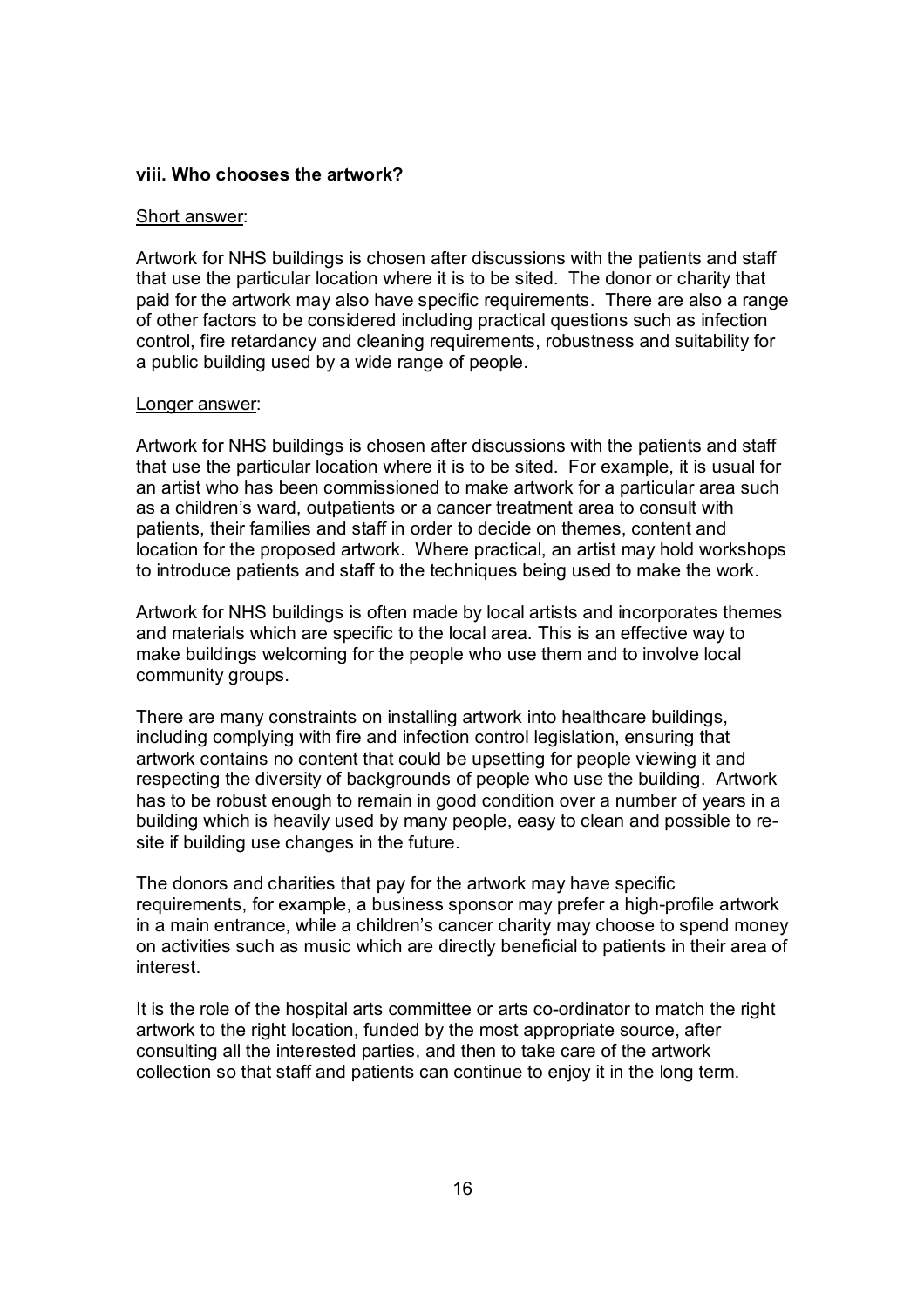## 6. Sources of further information and advice

## Arts and health:

- National Network for the Arts and Health, http://www.nnah.org.uk (the Network has announced its closure but will be continuing to maintain the website)
- Creative Remedies is the arts and health website for the West Midlands, however much of the site is generally relevant. The site also offers a weekly e-bulletin. http://www.creative-remedies.org.uk/
- London Arts and Health Forum, http://www.lahf.com
- Arts and Health South West, http://www.artsandhealthsouthwest.org.uk/

## Press and public relations:

- The Chartered Institute of Public Relations http://www.ipr.org.uk. The CIPR offer training in PR and their 'Freshly Squeezed' introductory series of PR training courses in London start at £50+VAT for non-members.
- The Arts Marketing Association offer regular training courses in press relations as well as on many aspects of marketing. There are also useful resources available on their website (members only: a trial six month membership starts at £45+VAT), http://www.a-m-a.co.uk.

## Recommended book:

The DIY Guide to Public Relations by Moi Ali (ISBN: 1900360535) Published by Directory of Social Change, 2nd edition 1999

Written specifically for charities and voluntary organisations, this book covers media relations, internal PR, event management, publication, copywriting, photography, exhibitions, videos, advertising and sponsorship and useful section on using PR consultants. An excellent beginners' guide.

Available from the DSC website: http://www.dsc.org.uk/acatalog/Communication.html

## Miscellaneous:

• Freedom of Information Act http://www.opsi.gov.uk/ACTS/acts2000/20000036.htm